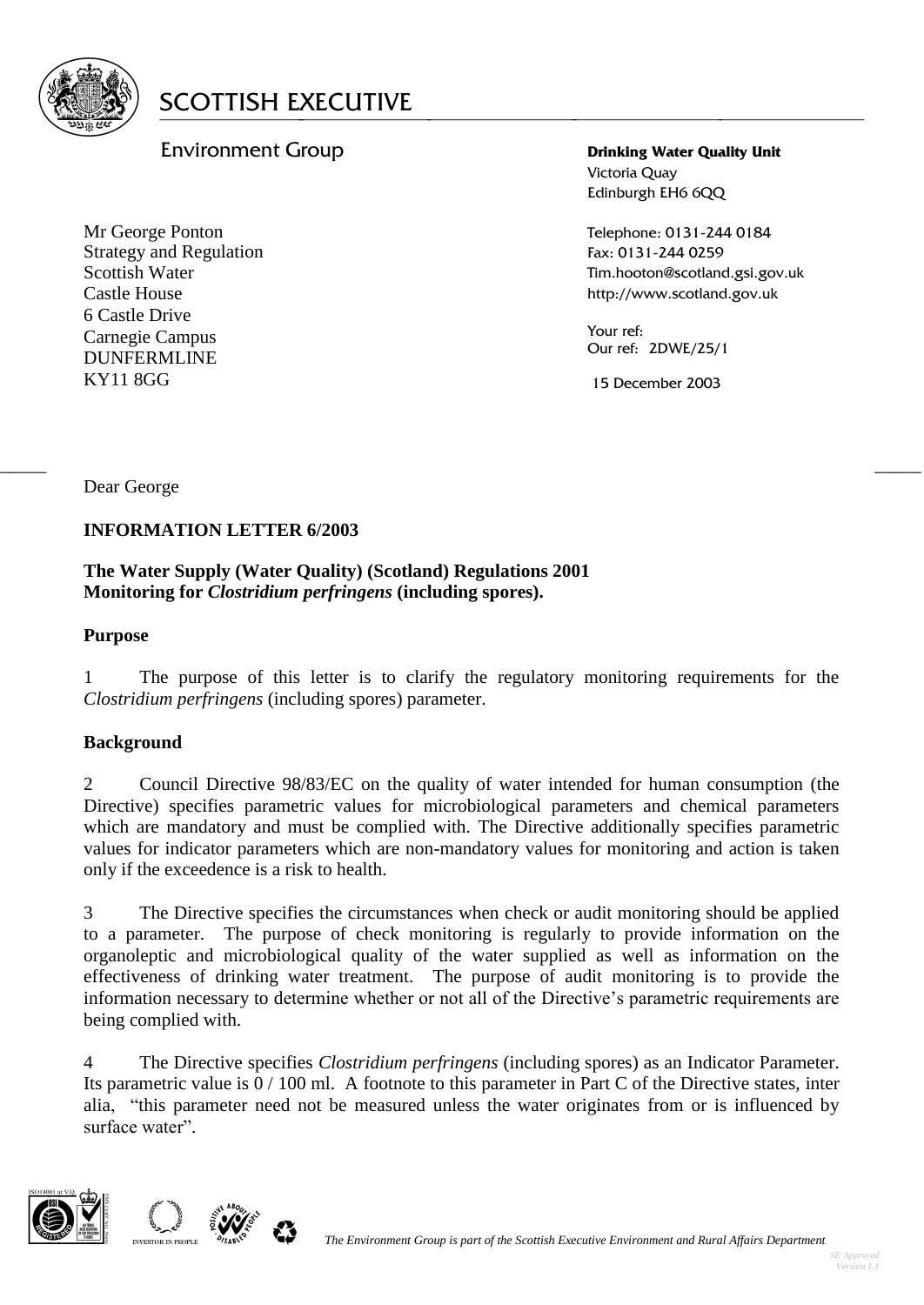5 This footnote is further clarified by Note 2, Annex II, Table A, Check monitoring, which states that "[Check monitoring is] necessary only if the water originates from or is influenced by surface water. In all other cases, the parameters are in the list for audit monitoring".

6 The Directive requirement for audit monitoring for *Clostridium perfringens* (including spores) when check monitoring is not necessary, has not been transposed clearly into the Water Supply (Water Quality) (Scotland) Regulations 2001 because no audit monitoring frequency is specified for the parameter.

# **Monitoring requirements under the Regulations**

7 The Regulations (Schedule 3 Table 1) clearly require all water supplies where the water originates from or is influenced by surface water to be monitored at the check frequency specified in Schedule 3 Table 2 and Table 3.

8 Regulation 6(5) includes the Directive requirement for audit monitoring where check monitoring is not required. Where this is the case, Scottish Water should monitor for the *Clostridium perfringens* (including spores) parameter at the audit frequencies for other parameters specified in Schedule 3 Table 2 and Table 3.

# **Analysis for the Clostridium perfringens (including spores) parameter**

9 The Unit confirms that laboratories may use the methods specified in the Standing Committee of Analysts' publication "The Microbiology of Drinking Water 2003 (Part 6)". This is available on the Environment Agency's website www.environment-agency.gov.uk.

### **Future monitoring requirements**

10 The United Kingdom has strongly supported both the conclusion of the European Advisory Group on Microbiology and the recommendation of the Microbiology Position Paper presented at the recent European Commission Water Quality Seminar on the future of the Directive that the *Clostridium perfringens* parameter should be deleted from the Directive, or at least be restricted to the audit frequency for all circumstances. The Commission is currently studying representations but it is unlikely that there will be an early change to any monitoring requirements.

### **Enquiries**

11 Any enquiries about this letter should be addressed to Dr Donald Reid, Drinking Water Quality Unit (telephone 0131 244 0278, Donald.reid@scotland.gsi.gov.uk)

12 Please acknowledge receipt by completion of the enclosed form.

Yours sincerely

**TIM HOOTON Head of Drinking Water Quality Unit**